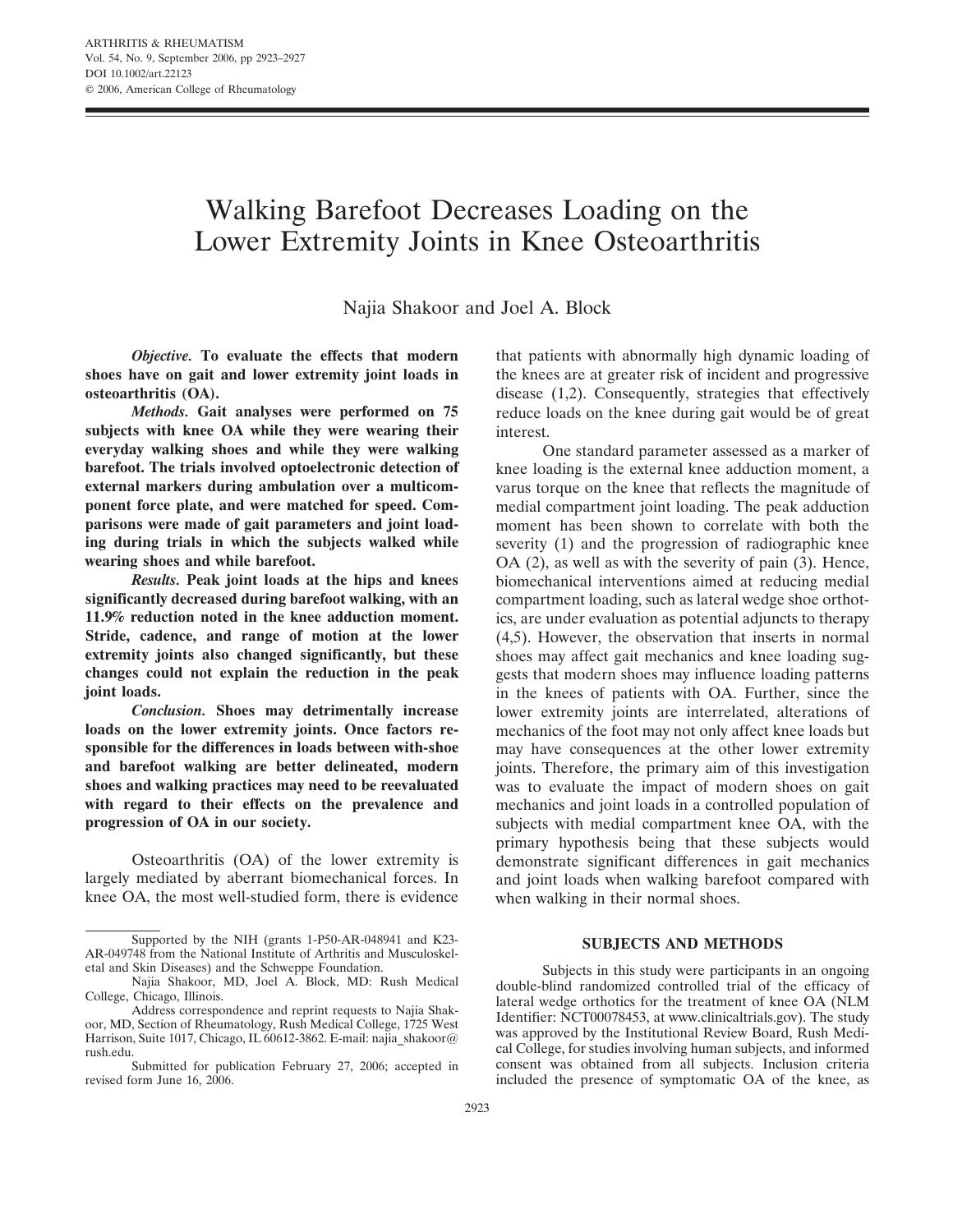defined by the American College of Rheumatology's (formerly, the American Rheumatism Association) criteria (6), and by the presence of a pain rating of at least 20 (on a 100-mm visual analog scale) while walking (corresponding to question 1 of the visual analog format of the knee-directed Western Ontario and McMaster Universities Osteoarthritis Index) (7).

Although all subjects had bilateral knee OA, the most symptomatic knee on the day of the initial study visit was considered the index knee. Subjects had OA of the index knee documented by weight-bearing full-extension anteroposterior knee radiographs showing grade 2 or 3 OA, as defined by the Kellgren/Lawrence (K/L) grading scale, as modified by Felson et al (8). The contralateral knee also had a radiographic OA of K/L grade 1–3. Subjects had medial compartment OA, defined as medial joint space narrowing (JSN) grade of  $\geq 1$ , as well as medial JSN greater than lateral JSN by a grade of  $\geq 1$  (9). Major exclusion criteria were flexion contracture of  $>15^{\circ}$  at either knee, clinical OA in the ankle or the hip, significant intrinsic foot disease as determined by a podiatric examination, and a body mass index  $>35$ .

**Gait analysis.** All subjects underwent baseline gait analysis (before the use of orthotics). Motion during gait was measured by a multicamera optoelectronic system (Computerized Functional Testing Corporation, Chicago, IL), and force was measured by a multicomponent force plate (Bertec, Columbus, OH) (10). The walking surface consisted of a 2-inch– thick wooden pressboard covered with linoleum. Reflective markers were placed on the lower extremity, including the iliac crest, greater trochanter, lateral joint line of the knee, lateral malleolus, calcaneus, and the base of the fifth metatarsal bone, and joint centers were estimated on the basis of anatomic measurements of each subject. Subjects were instructed to walk at a range of speeds from slow to fast, and data on 6 stride lengths on each side were collected.

These position and force data were then used to assess range of motion (ROM) at the joints and to calculate 3-dimensional external moments, using inverse dynamics. The external moments that act on a joint during gait are, according to Newton's second law, equal and opposite to the net internal moments produced primarily by the muscles, soft tissues, and joint contact forces. To allow for comparisons between subjects, the external moments were normalized to the subject's body weight multiplied by height  $(100 \times \text{[weight]}$ (11).

**Analyses of with-shoe and barefoot walking.** All subjects were asked to wear their own comfortable walking shoes. Gait analyses were performed when the subjects were wearing these shoes. The shoes were then removed. Subjects walked for several minutes on the gait analysis platform while barefoot, and after the subjects felt comfortable, gait analyses were repeated when barefoot. Subjects were instructed to walk at their normal walking speed during the barefoot analyses. With-shoe and barefoot trials where chosen for comparison of the index knee limb and similarly for the contralateral limb. Normal-speed barefoot walking trials were matched for speed with normal-speed with-shoe walking trials for analysis.

**Statistical analysis.** Student's paired *t*-tests were used to compare moments and gait parameters between with-shoe and barefoot walking. Relationships between differences in gait parameters and differences in joint moments during with-shoe and barefoot walking were evaluated using linear

**Table 1.** Demographic data on the study subjects

| Age, mean $\pm$ SD (range) years                 | $59 \pm 10 (35 - 83)$ |
|--------------------------------------------------|-----------------------|
| Sex, no. men/no. women                           | 16/59                 |
| Weight, mean $\pm$ SD kg                         | $78.9 \pm 14.4$       |
| Height, mean $\pm$ SD meters                     | $1.7 \pm 0.1$         |
| Body mass index, mean $\pm$ SD kg/m <sup>2</sup> | $28.4 \pm 4.1$        |
|                                                  |                       |

regression. All analyses were performed using SPSS software (SPSS, Chicago, IL). *P* values less than 0.05 were considered significant.

## **RESULTS**

Eighty-six subjects met the eligibility criteria and underwent gait analyses while walking barefoot and in shoes. Eleven were excluded because their data could not be appropriately matched for speed, leaving 75 subjects for whom speed-matched gait data were available on the index knee. Of these, 40 subjects also had gait data (with and without shoes) available on the contralateral knee. Table 1 summarizes the demographics of the study population. The distribution of radiographic severity of OA was as follows: in index knees, 57 K/L grade 2 and 18 K/L grade 3; in contralateral knees, 2 K/L grade 1, 35 K/L grade 2, and 3 K/L grade 3.

**Gait parameters.** Walking speed did not change between the trials in which the subjects walked while wearing shoes and while barefoot (Table 2); however, stride length significantly decreased during barefoot walking. Meanwhile, cadence significantly increased during barefoot walking, suggesting that although subjects were taking shorter steps, they were taking more steps per unit of time. ROM at the major lower extremity joints, as well as the toeout angle, were significantly reduced during barefoot walking.

**Dynamic loads.** Barefoot walking significantly decreased dynamic loads at the knees (Table 3). There was an 11.9% reduction in the peak knee adduction

**Table 2.** Gait parameters during with-shoe and barefoot walking analyses

|                                        | With shoes      | Barefoot                  |
|----------------------------------------|-----------------|---------------------------|
| Speed, mean $\pm$ SD meters/second     | $1.17 \pm 0.21$ | $1.16 \pm 0.21$           |
| Stride, mean $\pm$ SD meters/height    | $0.78 \pm 0.08$ | $0.73 \pm 0.07^*$         |
| Cadence, mean $\pm$ SD steps/minute    | $107 \pm 9$     | $114 \pm 11$ <sup>*</sup> |
| Range of motion, mean $\pm$ SD degrees |                 |                           |
| Knee                                   | $63 \pm 5$      | $57 \pm 5^*$              |
| Hip                                    | $30 \pm 5$      | $29 + 5*$                 |
| Ankle                                  | $30 \pm 5$      | $26 \pm 5^*$              |
| Toeout angle, mean $\pm$ SD degrees    | $18 \pm 6$      | $15 \pm 7^*$              |
|                                        |                 |                           |

 $* P < 0.05$  versus with shoes, by paired *t*-test.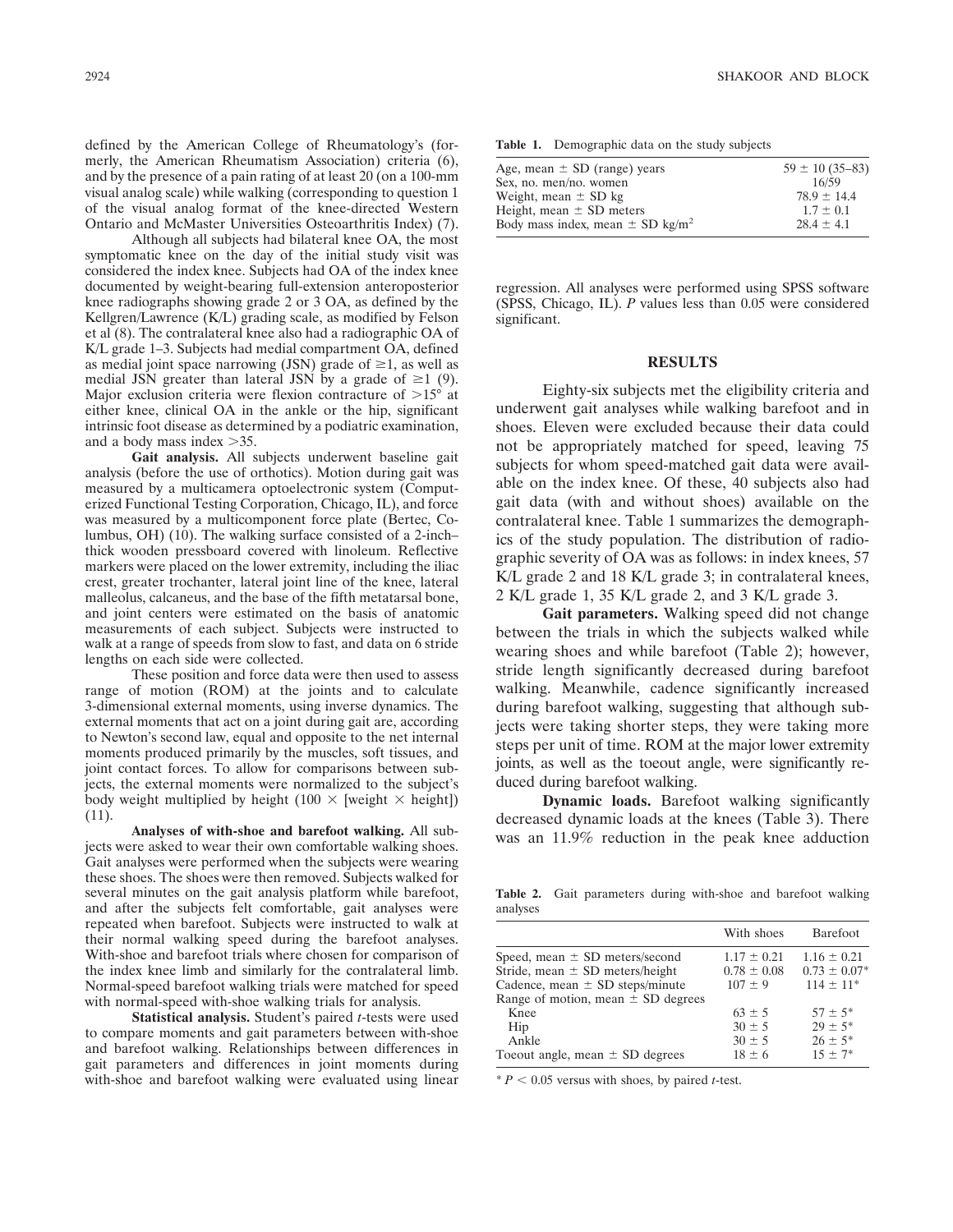**Table 3.** Peak dynamic joint loads (moments) during with-shoe and barefoot walking analyses\*

|                   | With            |                 | Change, |         |
|-------------------|-----------------|-----------------|---------|---------|
|                   | shoes           | <b>Barefoot</b> | %†      | P       |
| Knee              |                 |                 |         |         |
| Adduction         | $2.94 \pm 0.77$ | $2.59 \pm 0.75$ | $-11.9$ | < 0.001 |
| Abduction         | $0.66 \pm 0.34$ | $0.69 \pm 0.30$ | 4.5     | 0.356   |
| Flexion           | $1.83 + 1.22$   | $1.77 \pm 1.14$ | $-3.3$  | 0.435   |
| Extension         | $3.51 \pm 0.93$ | $3.25 \pm 0.87$ | $-7.4$  | 0.006   |
| Hip               |                 |                 |         |         |
| Adduction         | $4.00 \pm 0.84$ | $3.83 \pm 0.86$ | $-4.3$  | 0.001   |
| Abduction         | $1.91 \pm 0.93$ | $1.92 \pm 0.84$ | 0.5     | 0.930   |
| Flexion           | $6.08 \pm 1.90$ | $6.22 \pm 1.85$ | 2.3     | 0.472   |
| Extension         | $2.34 \pm 1.00$ | $2.26 \pm 0.99$ | $-3.4$  | 0.395   |
| Internal rotation | $0.63 \pm 0.23$ | $0.56 \pm 0.20$ | $-11.1$ | < 0.001 |
| External rotation | $0.59 \pm 0.28$ | $0.53 \pm 0.24$ | $-10.2$ | 0.001   |

\* Moments are the mean  $\pm$  SD weight  $\times$  height ( $\times$  100).

† Percentage change in load when walking barefoot as compared with when walking in shoes.

moment while walking barefoot compared with walking in shoes  $(P < 0.001)$ . There was also a significant decrease in the peak knee extension moment  $(P =$ 0.006), while the peak knee flexion moment did not significantly change  $(P = 0.435)$  between the with-shoe and barefoot walking trials.

Similar reductions in dynamic loads were observed at the hips during barefoot walking (Table 3). The peak hip adduction moment decreased by 4.3%  $(P = 0.001)$ . The peak hip internal and external rotation moments decreased by 11.1% and 10.2%, respectively  $(P = 0.001)$ .

Evaluation of gait parameters and peak moments among the contralateral knees yielded comparable results. There were notable reductions in stride length, increases in cadence, and reductions in hip, knee, and ankle ROM during barefoot walking  $(P < 0.05)$ . There were also significant reductions in peak knee adduction moment, knee extension, hip internal rotation, and hip external rotation moments during barefoot walking (*P* 0.05). The only differences in the results for the contralateral knee were that the toeout angle and hip adduction moment did not significantly change.

To assess whether the reduced loading at the knees and hips while barefoot could be explained by gait alterations alone, stepwise linear regression was used to evaluate the influence of the change in cadence, stride, toeout angle, and hip, knee, and ankle ROM (independent variables) on the reduction in peak joint moments during barefoot walking (dependent variables). There were no significant relationships noted among any of these variables singly or collectively. This was further confirmed using backward linear regression, in which all the independent variables were eliminated as having a significant influence on the change in peak moments. Therefore, although the character of the gait was somewhat altered, none of these measurable aspects of gait could explain the significant reductions in peak joint moments during barefoot walking trials.

#### **DISCUSSION**

It has long been appreciated that excessive loading of the lower extremities is associated with the onset and progression of knee OA; however, no attention has been given to the role that modern shoes may play in potentiating these aberrant loads. In the present study, we formally evaluated the differences in gait and joint loads that occur when patients with knee OA walk barefoot compared with when they walk in shoes. This study demonstrated that such patients undergo a significant reduction in their joint loads at both the knees and the hips while walking barefoot compared with when walking in their normal shoes. Moreover, whereas significant changes in several gait parameters were observed during barefoot walking, including changes in stride, cadence, joint ROM, and toeout angle, these changes in gait could not explain the significant reduction in loads at the joints. This suggests that the design of modern shoes may intrinsically predispose such patients to excessive loading of their lower extremities.

Previous studies of the effects of shoes on joint loading have been restricted to normal subjects without OA, and have demonstrated that even shoes with moderately high heels increase peak knee torques (12). In addition, results of one study suggested that shoes may result in elevations of knee loads in normal individuals, but these effects were attributed to differences in walking speeds while wearing shoes (13); in our study, comparisons were made using matched normal walking speed trials. Interestingly, Bergmann et al (14) evaluated hip loads in a patient who had an instrumented prosthesis that functioned as a force transducer inserted at the time of joint replacement for hip OA. By obtaining direct force measurements from the transducer, the investigators were able to demonstrate that there were no differences in hip loads among nearly 15 different types of shoes, but the hip loads were lower when the subject was barefoot than when wearing any of the shoes (14). These results are consistent with our data; however, they represent only a single case report of hip loads in a subject who had undergone joint replacement.

Although the effects of shoes on OA onset or exacerbation have not been carefully studied, there is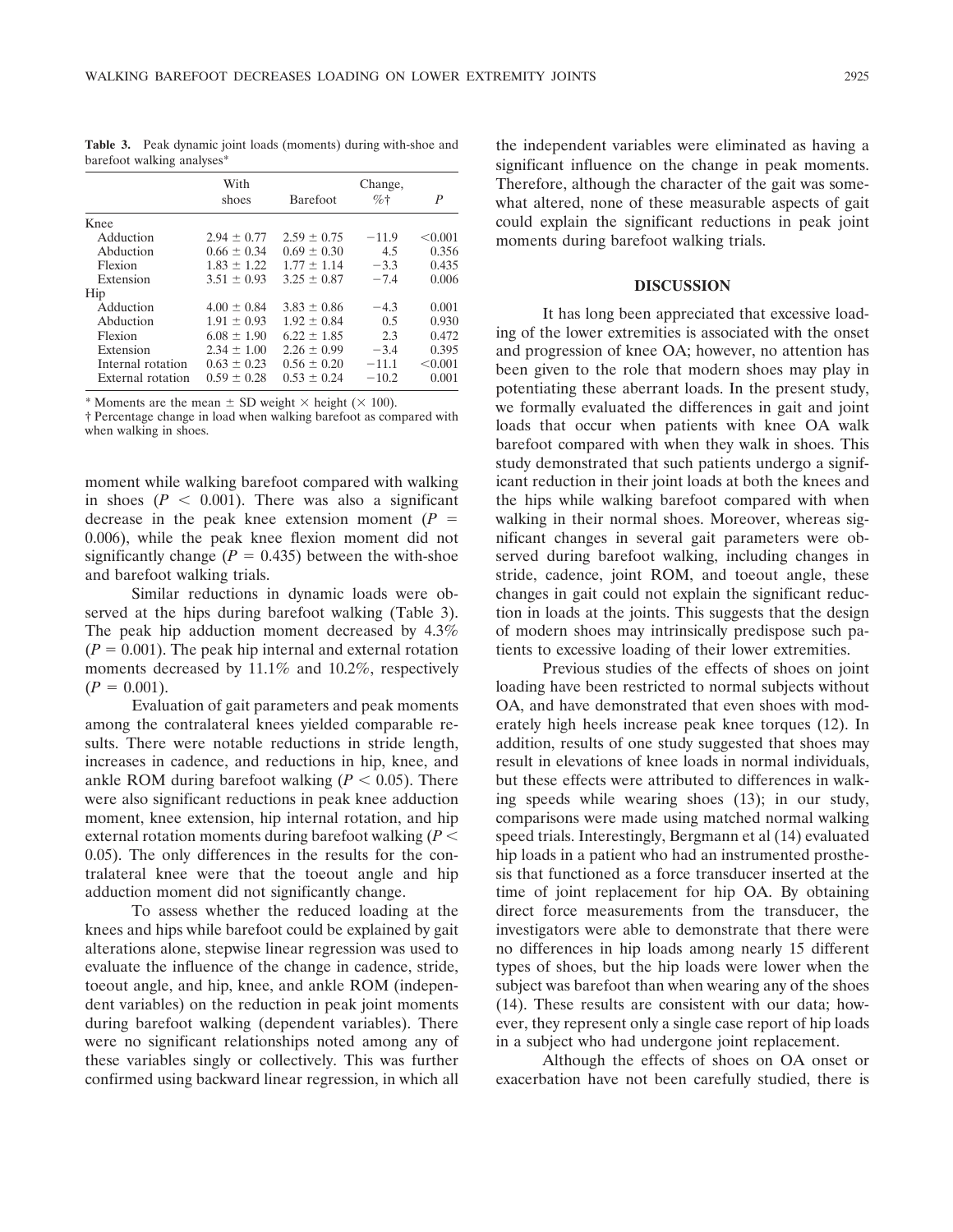substantial precedent for the concept that subtle alterations at the foot may have effects on loading of the knees. For example, it is well established that the insertion of lateral wedge orthotics into regular shoes can induce significant decreases in knee torques (by up to 5–7%) in subjects with medial compartment knee OA, and such inserts have been evaluated for potential therapeutic effects in knee OA (4,5). It is of interest that in our study, we observed relative load reductions of nearly 12% at the knee and 4–11% at the hip merely by walking barefoot, which appears to be substantially greater than the previous experience with lateral wedge inserts.

It has yet to be determined what factors or biomechanical alterations are responsible for the significant reduction in joint loads during barefoot walking. Indeed, walking speed has been shown to affect loads at the joints (15). Subjects in this study maintained equal speeds during both the with-shoe and barefoot walking trials. Although stride, cadence, and ROM at the joints changed, these factors could not explain the observed reduction in joint loads. There may be several other differences between with-shoe and barefoot walking that could account for the noted differences. For example, previous investigators have suggested that heels on shoes can increase peak knee torques (12). Most commercial walking shoes have a partial lift at the heel; thus, the complete lack of a "heel" during barefoot walking may be effective at reducing peak torques at the knee.

Another factor is the stiffness imposed by the sole of most shoes; for example, in examining several different types of shoes in a single subject, Bergmann et al suggested that hard soles may disadvantageously affect loads at the hip (14). Thus, it is possible that soles of modern shoes may increase joint torques compared with the flexible movement of a bare foot. A final explanation of the biomechanical advantages of barefoot walking may be attributed to increased proprioceptive input from skin contact with the ground compared with an insulated foot contacting the ground. Each of these possibilities warrants further investigation.

Although the findings in this study are intriguing, there are limitations that should be recognized. First, the reductions in joint loads were observed soon after removing the shoes. Although an attempt was made to ensure that the subjects had accommodated to the barefoot conditions and that their gait parameters had equilibrated prior to the gait analyses, it is possible that the observed load reductions might not be fully maintained after extended periods of barefoot walking. Similarly, this study does not account for cultural populations that may be used to long-term barefoot walking. Second, it is possible that in OA, disease-specific characteristics, such as greater baseline knee torques, anatomic alterations of the lower extremity (mechanical axis), or the presence of knee pain, may contribute to greater sensitivity for the joint loads to be influenced by walking in shoes. Thus, it is not clear that the loading changes observed in this population would apply universally to normal subjects. Finally, the potential clinical significance of the observed reductions in joint loads, such as improvement in pain and function with barefoot walking, would need to be evaluated in a formal intervention trial. Conversely, the contributions, if any, of modern shoes to OA progression will need to be confirmed prospectively.

In summary, this study identified substantial differences in gait biomechanics and joint loads during barefoot walking and walking in shoes in a group of subjects with symptomatic knee OA. It appears that patients with medial knee OA undergo significant reductions in joint loads at their knees and hips when walking barefoot compared with when walking in their normal shoes. Since knee OA is mediated in part by aberrant loading, and since excess loading has been shown to be associated with pain and disease progression, these data suggest that modern shoes may exacerbate the abnormal biomechanics of lower extremity OA. Although further investigation is necessary to delineate the biomechanical factors responsible for the notable reductions in joint loads during barefoot walking, this study suggests that modern shoes, and perhaps our daily walking practices, may need to be reevaluated with regard to their effects on the prevalence and progression of OA.

### **ACKNOWLEDGMENT**

The authors thank Yan Li, PhD (Rush Institute for Healthy Aging, Chicago), for assistance with statistical analysis.

## **REFERENCES**

- 1. Sharma L, Hurwitz DE, Thonar EJ, Sum JA, Lenz ME, Dunlop DD, et al. Knee adduction moment, serum hyaluronan level, and disease severity in medial tibiofemoral osteoarthritis. Arthritis Rheum 1998;41:1233–40.
- 2. Miyazaki T, Wada M, Kawahara H, Sato M, Baba H, Shimada S. Dynamic load at baseline can predict radiographic disease progression in medial compartment knee osteoarthritis. Ann Rheum Dis 2002;61:617–22.
- 3. Hurwitz DE, Ryals AR, Block JA, Sharma L, Schnitzer TJ, Andriacchi TP. Knee pain and joint loading in subjects with osteoarthritis of the knee. J Orthop Res 2000;18:572–9.
- 4. Pham T, Maillefert JF, Hudry C, Kieffert P, Bourgeois P, Lech-